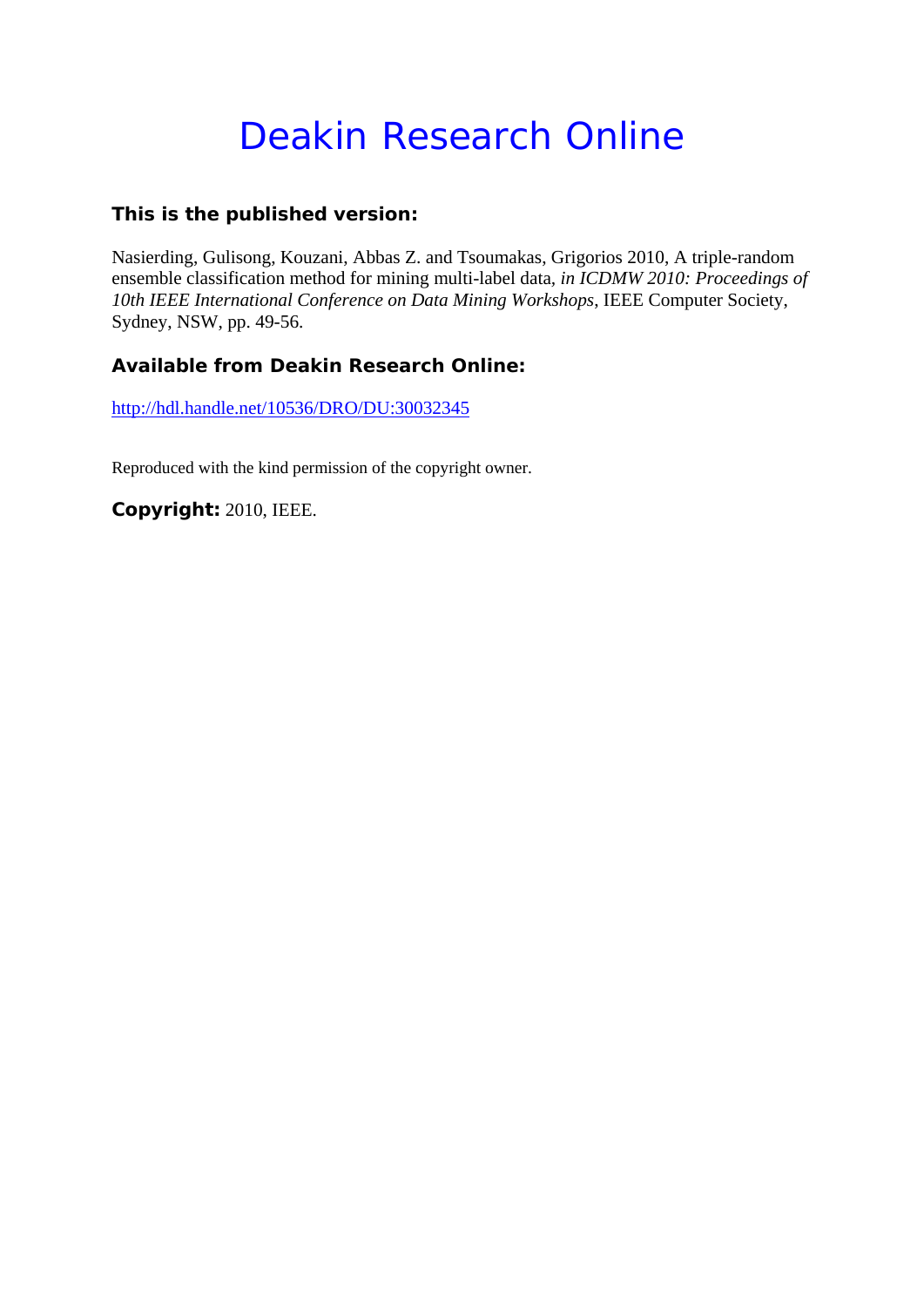# **A Triple-Random Ensemble Classification Method for Mining Multi-label Data**

Gulisong Nasierding<sup>1,2</sup> <sup>1</sup> Dept. of Computer Science and Technology Xinjiang Normal University 102 Xin Yi Rd, Urumqi, P.R. China gulnas9@gmail.com

Abbas Z. Kouzani <sup>2</sup> School of Engineering Deakin University Geelong, VIC 3217, Australia kouzani@deakin.edu.au

Grigorios Tsoumakas Department of Informatics Aristotle University of Thessaloniki Thessaloniki 54124, Greece greg@csd.auth.gr

*Abstract***—This paper presents a triple-random ensemble learning method for handling multi-label classification problems. The proposed method integrates and develops the concepts of random subspace, bagging and random k-labelsets ensemble learning methods to form an approach to classify multi-label data. It applies the random subspace method to feature space, label space as well as instance space. The devised subsets selection procedure is executed iteratively. Each multi-label classifier is trained using the randomly selected subsets. At the end of the iteration, optimal parameters are selected and the ensemble MLC classifiers are constructed. The proposed method is implemented and its performance compared against that of popular multi-label classification methods. The experimental results reveal that the proposed method outperforms the examined counterparts in most occasions when tested on six small to larger multi-label datasets from different domains. This demonstrates that the developed method possesses general applicability for various multi-label classification problems.** 

 *Keywords-triple-random ensemble; multi-label classification; subspace method; RAkEL; bagging* 

# I. INTRODUCTION

 In multi-label classification (MLC), each example can be associated with multiple labels, whereas in single-label classification, each example can be associated with a single label [1-5].  $L = \{l_j : j = 1...M\}$  is used to represents the finite set of labels, and  $D = \{(\vec{x}_i, Y_i), i = 1, ..., N\}$  is used to describe a set of multi-label training examples, where  $\vec{x}$ denotes a feature vector, and  $Y_i \subseteq L$  denotes a set of labels of the *i*-th example in *D*. Multi-label classification problems can be found in various domains including text document classification [6-9], bioinformatics data classification [10, 11], music categorization [12], scene image classification [1, 3, 13], image and video annotations [14-17].

Multi-label classification methods can be categorized into two groups [4, 5]: (i) problem transformation (PT) and (ii) algorithm adaptation (AA). The PT based MLC methods are algorithm independent. They transform a multi-label problem into one or more single-label classification or regression problems, then use single-label classifiers to tackle the learning problem. Various PT methods are introduced and summarized in [4, 5, 8, 9]. The AA based MLC methods extend a specific learning algorithm to adapt multi-label learning for handling multi-label problem directly [4, 18]. This paper introduces a novel PT based triplerandom ensemble multi-label classification (TREMLC) framework to handle multi-label problems from various domains. The proposed TREMLC algorithm integrates the concepts of random subspace [19-21], bagging [22-25] and random k-label sets ensemble learning methods [9, 18] to form an approach to classify multi-label data. It applies the random subspace method to feature space, label space as well as instance space.

 The TREMLC method inspires from the ensemble learning approaches [2, 3, 7, 9, 18-29]. Firstly, a number of variant random subspace methods [19-21] build ensemble classifiers by using a pseudo-random selection of a small number of feature dimensions. Secondly, the bootstrap subsampling bagging method [22] generates many sub training sets by replicating the original training set, which enables building ensemble of classifiers for a better classification accuracy [22, 23]. Thirdly, RAkEL randomly selects k-label subsets to build an ensemble learning method whose performance has been promising comparing to some popular counterparts [18]. Furthermore, the combination and extension of random subspace and bagging strategies can bring robustness to ensemble learning, such as attributes bagging [20], random feature subset selection [21], bootstrap-inspired techniques [23], random forests and its extension [24, 25], especially the methods developed for tackling multi-label classification problems [2, 3, 9, 18, 27- 29]. Hence, the TREMLC method is formed by constructing an ensemble of multi-label classifiers based on the feature subsets, label subsets and instance sets produced by applying the random subspace method to the instance space, feature space and label space of the multi-label data.

# II. RELATED WORK

# *A. Multi-label Learning Algorithms*

 Focusing on the PT based MLC methods, the binary relevance (BR) [5, 11] learns *M* binary classifiers, one for each different label in L. For the classification of a new instance, it outputs the union of the labels that are positively predicted by the classifiers. The label power set (LP) method [1, 4] considers each unique set of labels that exists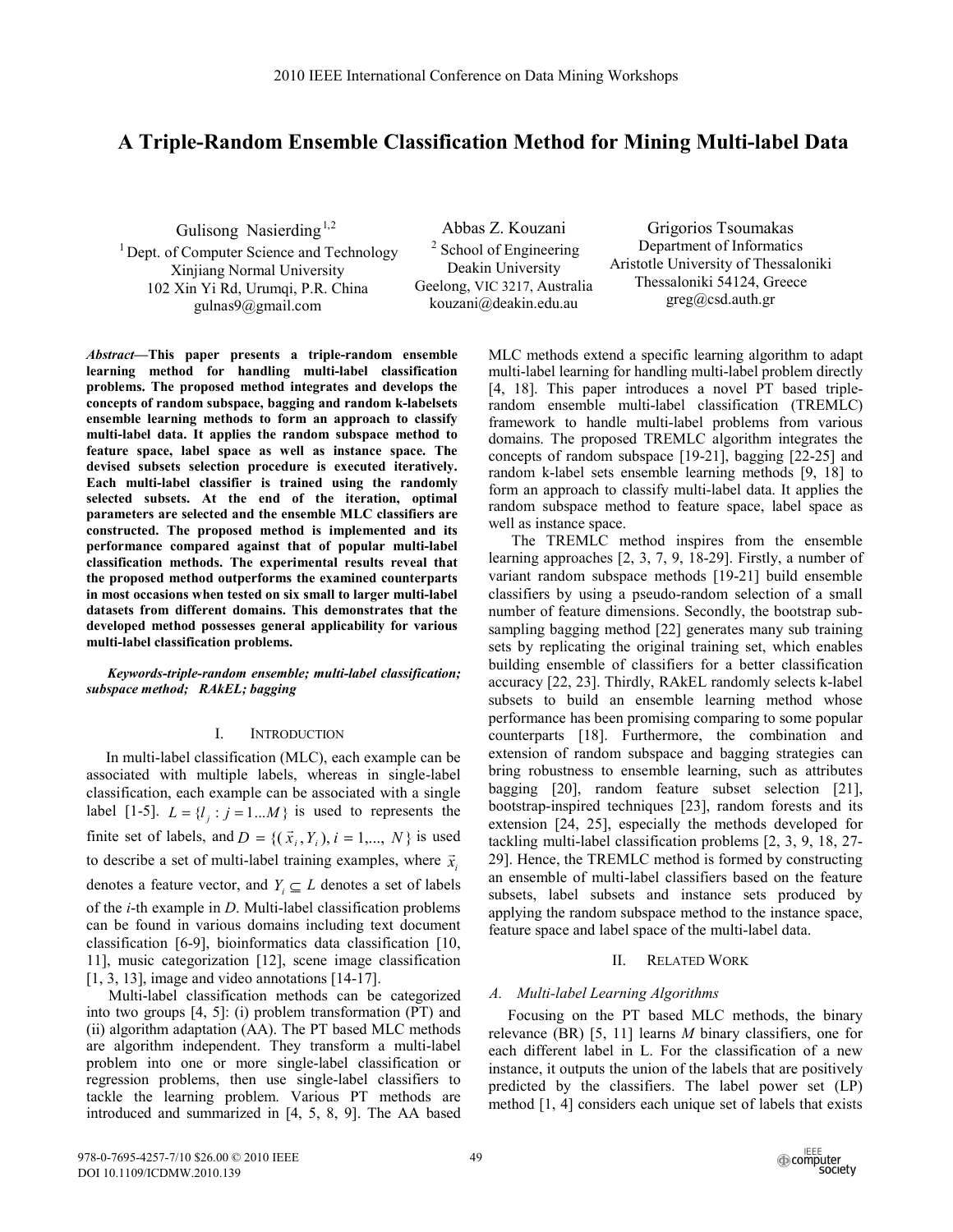in a multi-label training set, as one of the classes in a new single-label classification task. Given a new instance, the single-label classifier outputs the most probable class. Due to the large number of classes produced by LP, the classes correspond to a few examples cause difficulties.

 The random k-label sets (RAkEL) method [18] builds an ensemble of LP classifiers. Each classifier is trained using a different small random subset of the set of labels. In such a way, RAkEL is able to take label correlations into account. A ranking of the labels is produced and a threshold is used in forming the decision for classification of a new instance. The calibrated label ranking (CLR) method [13] learns a mapping from instances to rank over a finite number of predefined set of class labels. It separates the relevant labels from the irrelevant labels in each example.

The hierarchy of multi-label classifiers (HOMER) method [30] constructs a tree-shaped hierarchy of simple multi-label classifier, where each classifier handles a smaller set of labels. The divide-and-conquer strategies are adopted for a balanced example distribution in HOMER. Different approaches for distribution of labels into subsets are used for HOMER [30]. The pruned problem transformation (PPT) [8] and ensemble of pruned set (EPS) methods are reported for text document and other type of multi-label data classifications. EPS is an ensemble of the pruned set (PS) [9]. In order to avoid unnecessary and detrimental complexity and to ensure minimal information loss, PS prunes away infrequently occurring label sets. Then, the pruned sets are broken up to more frequently occurring subsets, and pruned instances are reintroduced into the data. EPS is the improvement of PS by applying the ensemble learning strategy to PS [8, 9].

As AA based methods, the multi-label k-nearest neighbour (ML-KNN) [31] and variants [32] extend the k-Nearest Neighbours (kNN) lazy learning algorithm using maximum a posterioris principle to determine the label set. Back-propagation for multi-label learning (BP-MLL) [33] is an adaptation of the back-propagation algorithm to multilabel learning problems by introducing a new error function. Multi-instance, multi-label boosting based ensemble learning framework was proposed by developing the MIMLBOOST and MIMLSVM algorithms [3]. BoosTexter [2] is a robust ensemble learning method for multi-label text categorization. In which, Adaboost.MH and Adaboost.MR algorithms are used by applying AdaBoost [26] on weak classifiers. Although ML-KNN is considered as an AA based MLC approach, it actually employs one of the PT schemes, then uses the kNN algorithm for each label independently finding the k nearest examples for the test instance [31].

Several binary classifiers for single-label classification can be employed as the baseline algorithm for multi-label classification [5, 18]. These baseline algorithms include the decision trees [2, 3, 7, 34], support vector machines (SVM) [1, 10], neural networks [33], random field and probabilistic

methods [35], and k nearest neighbour lazy learning [11, 31, 32].

# *B. Ensemble Learning*

 Bagging [22, 23], boosting [2, 26] and random forests [24, 25] are popular ensemble learning methods for classification problems. The performances of the ensemble learning methods are appealing compared to single classifiers [2, 3, 18-29]. The bagging method obtains bootstrap random sub-samples iteratively to train weak learning algorithm, by which ensemble classifiers are built at the end of iteration [22, 23]. The random subspace method [19-21] applies the base-level decision tree algorithm [36] on randomly selected features subset at each step of the tree construction. The attribute bagging method [20] was proposed for improving accuracy of ensembles by applying the bagging method to feature space. Furthermore, random feature subset selection strategies [21] and bootstrap-inspired techniques [23] also made great contribution to the improvement of ensemble learning performances. Breiman [24] combined the bagging and random subspaces to form random forests, and Panov et al. [25] developed a variant of random forests for achieving better ensemble classification performances. However, these methods are suitable for single-label classification problems.

 The ensemble learning methods can bring robustness to multi-label classification. For instance, in order to reduce the information redundancy during the multi-label learning, a model-shared subspace boosting algorithm was developed [27], which automatically finds shared subspace models, where each model is learned from the random feature subspace and bootstrap data, and combines a number of base models through multiple labels. A method for exploiting correlation information that contained in different labels, and extracting shared common subspace among multiple labels is explored for multi-label classification [28]. EPS was developed by using pruned set ensemble learning strategy [8]. As random subspace methods optimize the performance of the classification in terms of general accuracy [19-21, 27, 28], and RAkEL algorithm achieves better performance compares to LP [18] by building an ensemble of LP classifiers, thus, a dual-random ensemble multi-label classification algorithm [29] was structured by taking advantage of the best part of the random subspace method and the RAkEL. Moreover, these methods are yet to satisfy the requirements for effective and accurate classification of multi-label data from various domains.

# III. TRIPLE-RANDOM ENSEMBLE MULTI-LABEL **CLASSIFICATION**

The proposed triple-random ensemble multi-label classification (TREMLC) algorithm randomly selects feature subsets, label subsets and instance subsets to build ensemble of multi-label classifiers for dealing with multilabel problem effectively. It combines and extends the concepts of random subspace method (RSM) [19-21],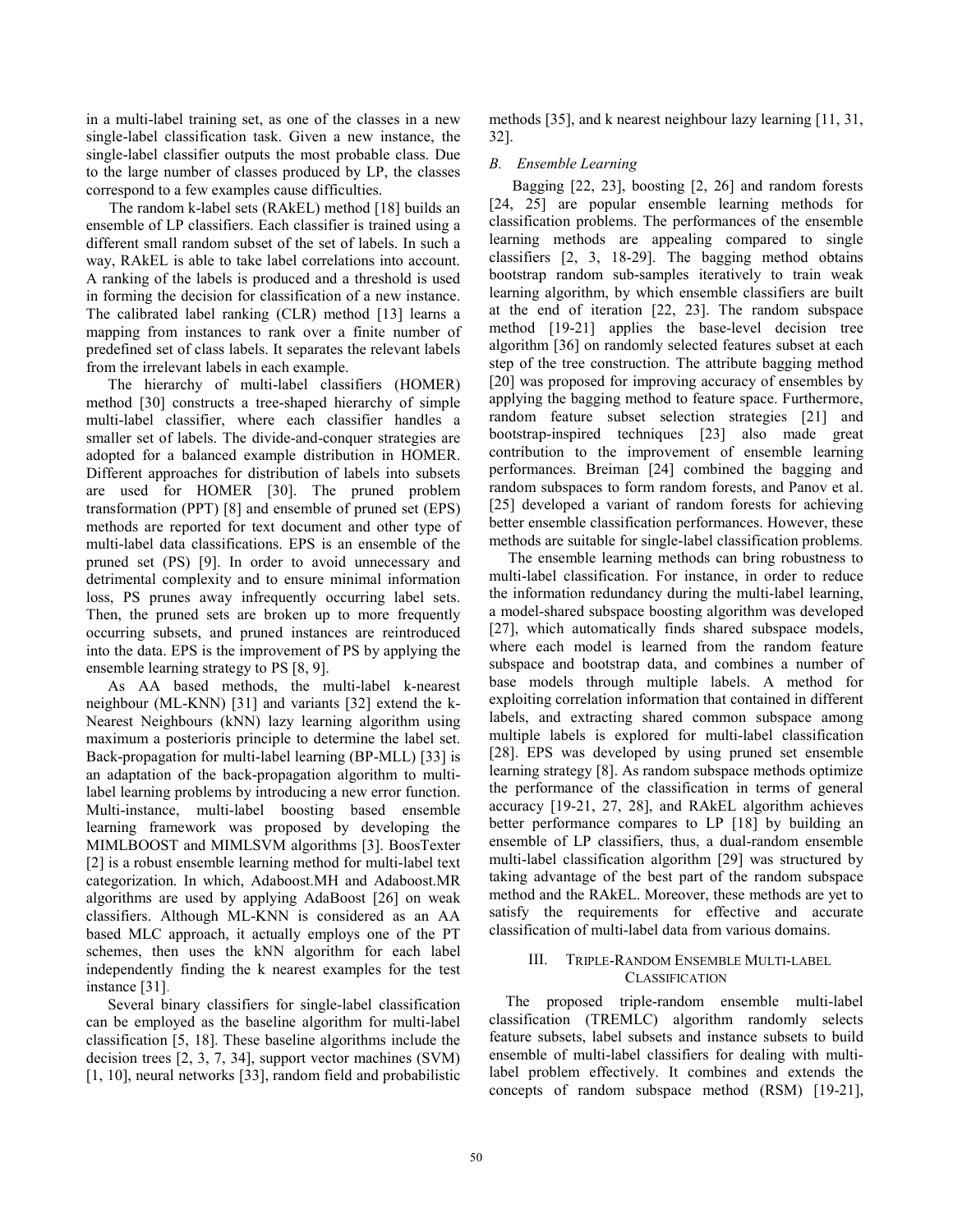bagging [22, 23] and random k-labelset sampling ensemble learning methods [18], where RSM applies the random subspace selection strategy to feature space, RAkEL applies the random subset selection scheme to label space, and bagging applies the random sub-sampling method to instance space. Furthermore, since the random forest [24] and its variants [25] construct ensemble classifiers by applying the random subset selection mechanism to both feature space and instance space, TREMLC can be viewed as the extension of the ideas of the RSM, bagging and RAkEL, or integrating the concepts of random forests and RAkEL. That is, TREMLC applies the random subspace method to feature space, label space, as well as instance space. The pseudo-code of the TREMLC training process is described in Fig. 1.

```
Input: Set of training data D of size N, set of attributes A
        of size F, set of labels L with size M, size of 
        feature subset S_f < F, size of label subset S_l < M,
        bag percentage b, number of models m
Output: Subsets R_i from projection of D_i within feature
        dimension F, label dimension G; 
         Constructed ensemble of LP classifiers h<sub>i</sub>,
        (i=1...m) trained on R_iFS \leftarrow \{\}LS \leftarrow \{\}for i = 1 to m
 { 
      D_i \leftarrow random selection of N*b% instances from D;
       do { 
           F_i \leftarrow random selection of S_f features from A
           \} while (F<sub>i</sub> not in FS);
       FS \leftarrow FS union \{F\} do{ 
            G_i \leftarrow random selection of S_i labels from L
           \} while (G<sub>i</sub> not in LS);
       LS \leftarrow LS union \{G\}R_i \leftarrow projection of Di to the attribute and label
              dimensions F and G. 
  Train an LP classifier h_i based on R_i;
 }
```
Figure 1. Pseudo code of the TREMLC training process.

In Fig. 1,  $FS$  denotes feature subsets and  $S_f$  denotes the size of feature subset, *LS* denotes label subsets, and *S*<sup>*l*</sup> denotes the size of label subsets. In each iteration, i.e. when the number of models *m* incrementally changing from 1 to a specified value, randomly select a certain percentage of instances from *D,* within a selected dataset, randomly select a feature subset with size  $S_f$  and a label subset with size  $S_i$ , These random subset selections are without replacement. By the end of the iteration, a set of ensemble multi-label classifiers are constructed by training the label power set classifier on the randomly selected subsets. As a result, sufficient trained multi-label ensemble classifiers are obtained.

 Next, a set of optimal parameters can be determined based on the best training performance of TREMLC. The optimal parameters include the best number of models, best sizes of feature subset, label subset, instance set, and threshold. Then, the selected parameters can be used for testing of TREMLC. The LP algorithm is employed as the base learner and the decision tree [36] is recommended as the base level classifier for LP in TREMLC. TREMLC is a three layer structured triple random subsets selection ensemble learning algorithm for mining multi-label data. It employs the binary classifier decision tree in the bottom layer, builds ensembles of LP classifiers in the second layer, and constructs the TREMLC framework in the third layer by combining the ensemble of multi-label LP classifiers. G

When a new instance  $\vec{x}$  arrives for classification, each classifier h<sub>i</sub> provides binary predictions h<sub>i</sub> ( $\vec{x}$ ,  $l_j$ ) for each label  $l_i$  in the corresponding training subset with the size of feature dimension  $S_f \leq F$  and label dimension  $S_l \leq L$ . By default, the size of label subset is set to be 3, the size of feature subset is set to be 70% of the original feature set, the size of instance subset is set to be 70% of entire instances, and the threshold is set to be 0.5. The threshold is used at final decision making on labels predictions when applying majority vote, and determining the confidence of the predictions. Note that one can find most suitable threshold by fine tuning it during the training of TREMLC along with finding optimal parameters for a specific multi-label classification task. The pseudo-code for the classification of new instances using TREMLC is given in Fig. 2.

| <b>Input:</b> Set of labels L with size M, number of models m,                  |
|---------------------------------------------------------------------------------|
| k-sized label subsets $G_i$ , attribute subsets $F_i$ with                      |
| specified size, and built LP classifiers $h_i$ , new                            |
| instance $\vec{x}$                                                              |
|                                                                                 |
| <b>Output:</b> Multi-label classification vector Result                         |
| for $(i = 1$ to m)                                                              |
| ₹                                                                               |
| $x' \leftarrow$ projection of x in dimensions of $F_i$ and $G_i$ ;              |
| $p = h_i(x')$ ;                                                                 |
| for( $j = 1$ to L)                                                              |
|                                                                                 |
| $SumVotelabel index of j = SumVotelabel index of j + Vote(j);$                  |
|                                                                                 |
| $LengthVotelabel index of j^{++};$                                              |
|                                                                                 |
| ∤                                                                               |
| for (int $_i = 1$ to M)                                                         |
| ₹                                                                               |
| Conf <sub>i</sub> $\leftarrow$ SumVote <sub>i</sub> / LengthVote <sub>i</sub> ; |
| if $(Conf_i > threshold)$                                                       |
|                                                                                 |
|                                                                                 |
| Result <sub>i</sub> $\leftarrow$ 1;                                             |
|                                                                                 |
| else Result <sub>i</sub> $\leftarrow 0$ ;                                       |
|                                                                                 |

Figure 2. Pseudo code for the TREMLC testing process.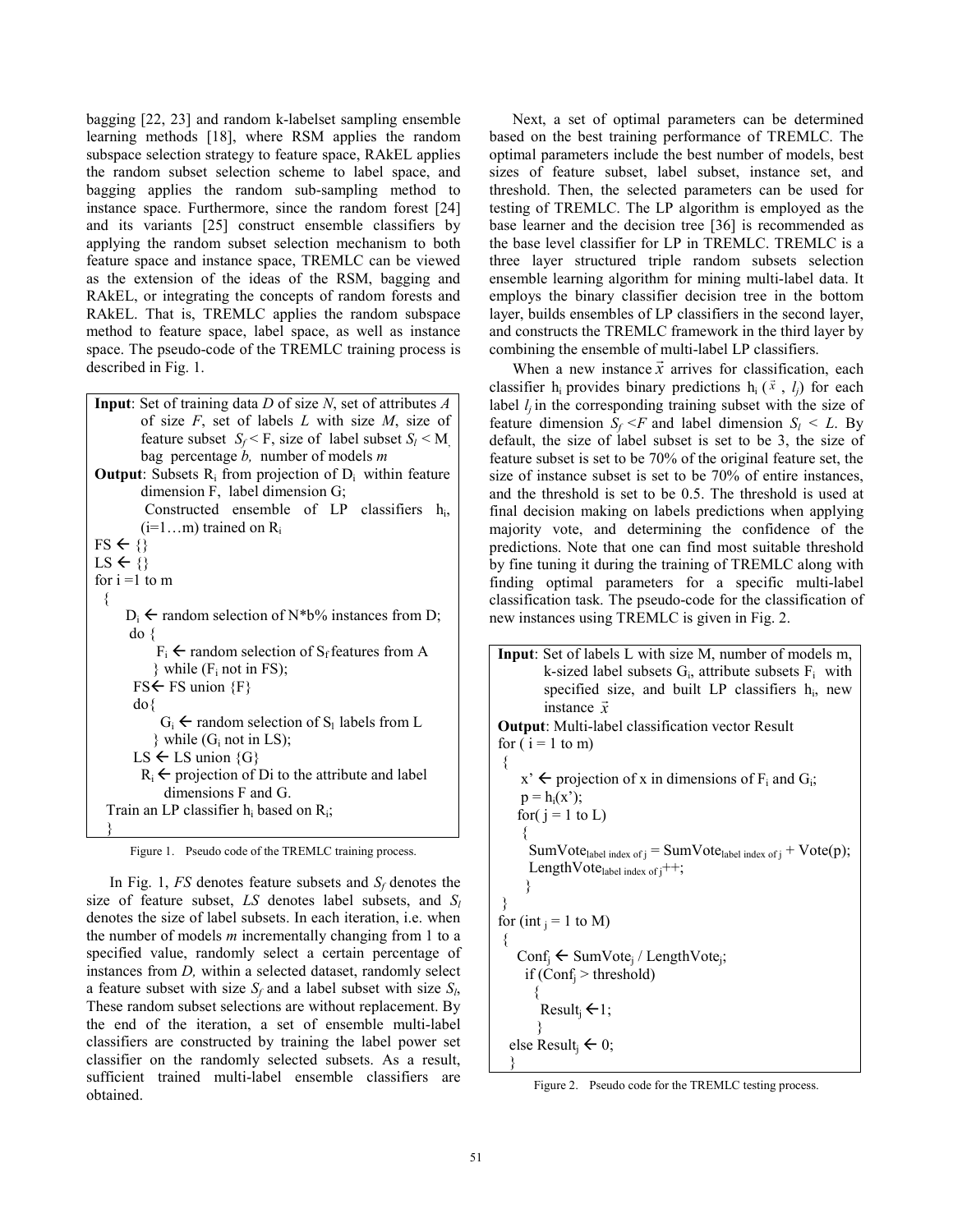# IV. EXPERIMENTAL SETUP

# *A. Datasets*

 The TREMLC algorithm and several counterparts are tested on six multi-label datasets including diagnostic text report dataset *medical* [37], multiple topic related email messages dataset *enron* [38], biological dataset *yeast* [10], music categorical dataset *emotions* [12], image dataset *scene* [1], and multimedia video dataset *mediamill* [39].

 The *medical* dataset was constructed from the available data in Computational Medicine Center's 2007 Medical Natural Language Processing Challenge [37]. This dataset contains 978 clinical free text reports, and each diagnostic report is related to one or more disease code from the 45 classes [9, 18, 37].

 The *enron* dataset is a subset of the Enron email Corpus which contains 1702 email messages that are associated with a set of 53 topics, such as humor, company strategy and legal advice. The Enron dataset is developed by the UC Berkeley Enron Email Analysis Project [9, 18, 38].

 The *yeast* dataset contains 2417 gene examples, and each of which is related to a set of 14 functional gene classes from the comprehensive Yeast Genome Database of the Munich Information Center for protein Sequences. Each gene is expressed with 103 numeric features [9, 10, 18].

 The *emotions* dataset contains a set of 593 songs with 6 clusters of music emotions, which is constructed based on the Tellegen-Watson-Clark model [12, 32].

 The *scene* image dataset contains 2407 images annotated with up to 6 concepts such as beach, mountain and field. Each image is described with 294 visual numeric features and these features are represented with spatial colour moments in Luv colour space. Each instance in the train and test datasets is labelled with possible 6 object classes as mentioned above [1, 13].

 The *mediamill* dataset is based on the mediamill challenge data set [16, 18, 39]. It contains pre-computed low-level multimedia features from 85 hours of international broadcast news video of the TRECVID 2005/2006. This dataset contains Arabic, Chinese, and US news broadcasts that were recorded during November 2004, and the contents are annotated with multiple labels. The component used for the evaluation of MLC algorithms are based on still image data from the video shot key frames extracted. The annotation of the *mediamill* data was extended to current 101 concepts from a manual annotation of 39 labels.

 The described datasets are widely used as benchmark datasets for evaluation of MLC algorithms. They can be obtained from the knowledge discovery and machine learning website [4]. Table I shows general characteristics of these datasets, including name, number of instances, number of attributes or features, and number of labels for each dataset, types of attributes, and the domains these datasets belonging to. Note that, 'num' in the table refers to the numerical attribute of dataset, and 'nom' refers to the nominal attribute dataset.

TABLE I. CHARACTERISTICS OF THE DATASETS USED

| <b>Name</b> | <b>Attributes</b><br>Domain<br><b>Instances</b> |                               | Labels   |     |
|-------------|-------------------------------------------------|-------------------------------|----------|-----|
| medical     | text                                            | 1449 nom<br>978               |          | 45  |
| enron       | text                                            | 1702<br>1001 <sub>nom</sub> . |          | 53  |
| veast       | 2417<br>biology<br>$103$ num                    |                               | 14       |     |
| emotions    | music                                           | 593                           | $72$ num |     |
| scene       | image                                           | 2407                          | 294 num. |     |
| mediamill   | video                                           | 43907                         | 120 num. | 101 |

# *B. MLC Evaluation Methodology*

 The evaluation measures for multi-label classifiers are different from those of single-label classifiers [1, 5, 31]. They can be divided into example based, label-based measures, and ranking based measures [5].

• *Example-based evaluation measures* are based on the average differences of the actual and predicted sets of labels over all examples of the evaluation dataset. The Hamming-loss refers to the average binary classification error. Suppose the multi-label evaluation dataset *D* contains multi-label examples  $(x_i, Y_i)$ , i=1,

2,...,N, where  $Y_i \subseteq L$  denotes a set of true labels, L=  $\{l_i: j=1...M\}$  denotes the set of all the labels, and  $x_i$ denotes a new instance. Hence, Hamming-loss is:

$$
H\text{-loss} = \frac{1}{N} \sum_{i=1}^{N} \frac{|Y_i \Delta Z_i|}{M}
$$
 (1)

where  $Z_i = h(x_i)$  denotes a set of labels predicted by a multi-label classifier *h* for an example  $x_i$ , and  $\Delta$  stands for the symmetric difference of two sets [5]. The smaller value of Hamming-loss is indicative of better performances of the classification.

• *Label-Based Evaluation Measures*: A label based F1 measure refers to the harmonic mean between precision and recall, where the recall refers to the percentage of relevant labels that are predicted and precision refers to the percentage of predicted labels that are relevant. F1-measure is widely used for singlelabel classification evaluation, which is applicable for evaluating multi-label classification by using Microaveraging and Macro averaging. F1 can be defined as:

$$
F1-measure = \frac{2 * tp}{2 * tp + fp + fn}
$$
 (2)

where  $tp_1$ ,  $fp_1$ ,  $tn_1$ ,  $fn_1$  denote the number of true positives, false positives, true negatives and false negatives measures for a label *l* prediction [5]. The micro-averaged version of binary evaluation measure (B), which used in this paper, can be calculated as:

$$
B_{micro} = B \left( \sum_{l=1}^{M} t p_l, \sum_{l=1}^{M} f p_l, \sum_{l=1}^{M} t n_l, \sum_{l=1}^{M} f n_l \right) \tag{3}
$$

 The larger value of the micro F1-measure is indicative of better performances of the classification.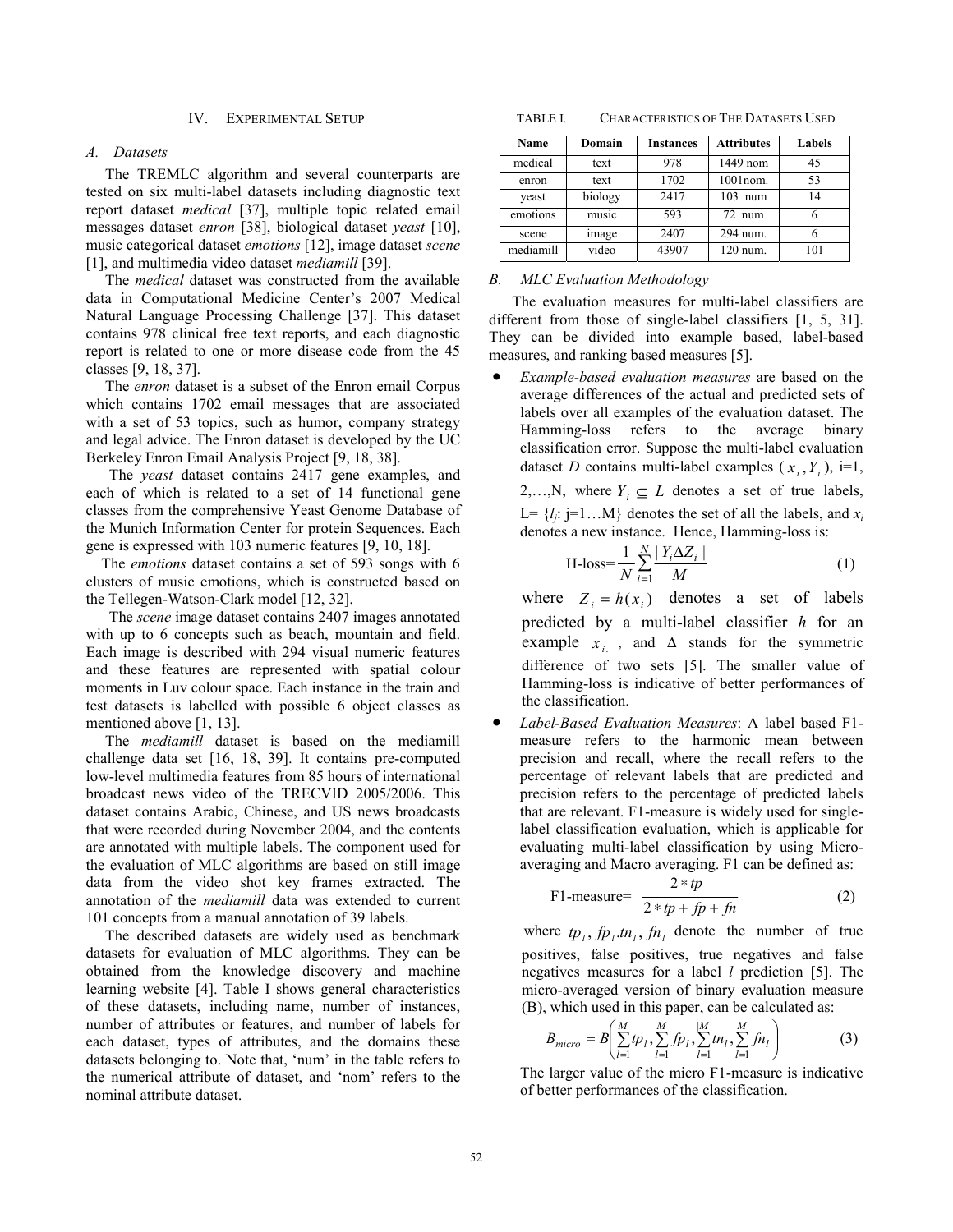• *Ranking-based Evaluation Measures* perform ranking of label predictions. The most relevant label is ranked to receive the highest score, while the most irrelevant one is ranked to receive the lowest score. There are four ranking-based metrics for measuring the label ranking, i.e. one-error, coverage, ranking-loss and average precision [5]. The average precision evaluates the average fraction of labels ranked above a particular  $label *l* \in Y<sub>i</sub>$ :

$$
avg \cdot \Pr{ec.} = \frac{1}{N} \sum_{i=1}^{N} \frac{1}{|Y_i|} \sum_{l \in Y_i} \frac{|l' \in Y_i : r_i(l') \le r_i(l)}{r_i(l)} \tag{4}
$$

The larger value of the average precision is indicative of the better performance of the classification.

# *C. Experimental Setting*

In order to empirical study the TREML method, several popular MLC algorithms are chosen from the open source MULAN library [4], which is built on top of the open source Weka library [40]. The default parameters are set for the examined MLC algorithms as indicated in the literature. Such as, ML-kNN [31] is run with 10 nearest neighbours and a smoothing factor equal to 1. RAKEL uses label power set [1, 4] as multi-label learner base, and the size of label subset is set to  $k=3$ , number of models (number of iterations) is twice the size of the label set of the multi-label dataset. The threshold is set to be 0.5 for making the final decision on the prediction [18]*.* HOMER distributes the labels evenly and randomly into 3 subsets, and CLR is chosen to be the learner base for the HOMER. Furthermore, the decision tree C4.5 [36] is used as the base classifier for the selected PT based MLC methods in this paper. LP [1, 4] is used as multi-label base learner for TREMLC as well. The rest of parameters for TREMLC are as follow: each subset of feature set and instance set covers 70% of its original set; the number of models *m* set to be twice the size of the label set, i.e.  $m=2M$ , and label subset size  $k$  is 3 because m=2M and k=3 give better performances for RAkEL. Additionally, the minimum size of models is 200 if  $m=2M < 200$  since adequate models are assumed to assist for gaining better performance for TREMLC. Threshold is chosen to be 0.5.

 The predictive performances of the examined MLC algorithms are evaluated using the 10-fold cross-validation. Multi-label classification evaluation measures including the example-based Hamming-loss, label-based micro averaging F1-measure and ranking-based average precision are employed to present the evaluation results of the examined MLC algorithms. Additionally, the records of the evaluation time for the algorithms are also calculated in order to estimate the computational complexity of the algorithms. The experiments have been performed on VPAC super computer platform providing adequate memory and speed.

# V. RESULTS AND DISCUSSION

# *A. Training Performance with Parametesr Selection*

 The experiment reported in this section examines the impact of parameter selections on the behavior of TREMLC. It is conducted on the training set of the *scene* dataset. The training set is obtained using the standard train/test splits of the dataset [4]. Selection of the best set of main parameters, i.e. number of models *m*, size of feature subsets  $S_f$ , size of label subsets  $S_l$ , and size of instance set b (or bag size percentage), are important for achieving optimal performance of TREMLC. These parameters can be obtained based on iterative training of TREMLC. Firstly, the maximum number of models set to be m=2L, and varied from 1 to 2L with an increment, additionally, set the minimum number of models to 200 if m<200; then, set the maximum lengths of the  $S_f$  and  $S_l$  to be 70% of their original sets; next, vary these parameters from 1 to the specified maximum sizes with increments. Besides, the bag percentage set to vary from 20 to 100, accordingly, a set of optimal parameters m,  $S_f$ ,  $S_l$  and b can be chosen for TREMLC at the end of the training.

 The change of the size of randomly selected feature subset, label subset and instance subset can bring different benefits to the TREMLC algorithm, which can be observed in Tables II. The table shows that the best training performance of TREMLC in terms of Hamming-loss (0.079131) and micro F1-measure (0.762233) is achieved when the number of models  $m=76$ , bag percentage  $b=70$ , size of feature subset  $S_f = 51$ , size of the label subset  $S_f = 3$ ; the performance of TREMLC is measured with the average precision using a different set of parameters, i.e. the *m*=76,  $b=70$ ,  $S_f=41$ ,  $S_f=3$ . The difference between the two set of parameters is due to the different size of feature subset, i.e.  $S_f$  =51 for the best Hamming-loss and micro F1-measure, but  $S_f = 41$  for the micro averaged F-measure. The training time varies when different sets of parameters are used. Since the *scene* dataset is relatively small, especially its label set size is quite small, i.e. 6, the training of TREMLC on this dataset is not costly.

TABLE II. OPTIMAL PARAMETER SELECTION FOR TREMLC ON SCENE TRAINING SET

| m  | h  | $S_{f}$ | S <sub>1</sub> | Hamm.<br>-loss | Micro<br>$F1-m$ | Average<br><b>Precision</b> | Training<br>-time |
|----|----|---------|----------------|----------------|-----------------|-----------------------------|-------------------|
| 76 | 70 | 51      | 3              | 0.079131       | 0.762233        | 0.878891                    | 6.791927          |
| 76 | 70 | 41      |                | 0.085044       | 0.708779        | 0.891581                    | 6.038281          |

 Selected optimal parameters may vary for different type of datasets, which can be observed from TABLE II. Once the best parameters are selected, they can be used for testing the predictive performance of TREMLC on the chosen dataset.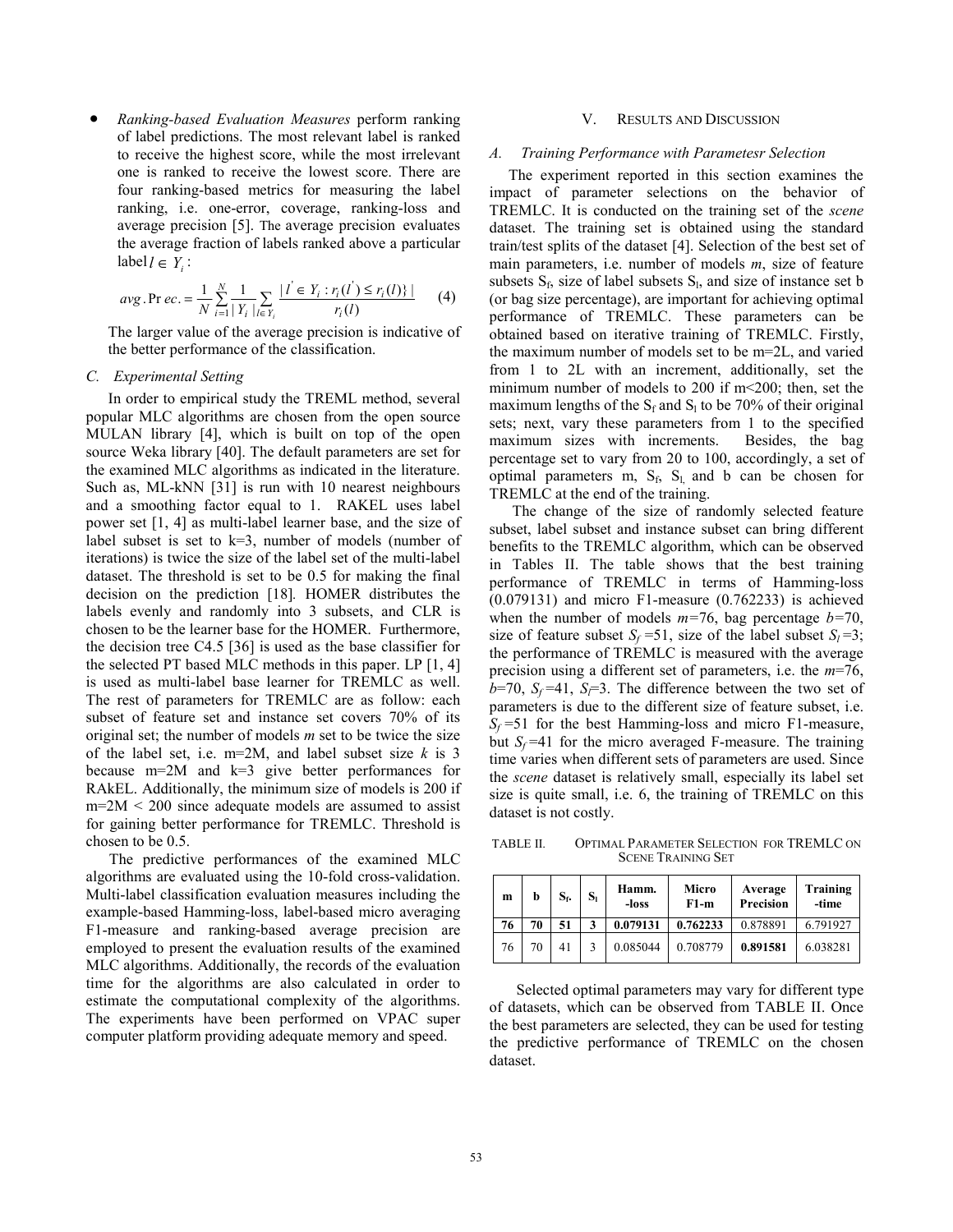# *B. Predictive Performance*

 Predictive performances of TREMLC vs. existing MLC counterparts are given in TABLES III-VI using example based Hamming-loss, label-based micro F1-measure and ranking-based average precision. In order to fairly compare TREMLC with its counterparts, default parameters are used for all the examined algorithms (see Section IV).

 As can be seen from Table III, TREMLC performed the best in terms of Hamming-loss when tested on all the selected multi-label datasets, i.e. *medical, enron*, *yeast, emotions, scene* and *mediamill,* since the smaller value of Hamming-loss, the better performance of the MLC algorithms*.* In the second place, ML-KNN performed nicely on *yeast*, *scene* and *mediamill,* while RAEKL performed well on *emotions, medical* and *enron*, and it climbed to the third best place on *scene*, *mediamill* and *yeast*. Furthermore, CLR also achieved reasonably good results on the *medical*, *enron* and *mediamill*.

 According to TABLE IV, under micro averaging F1 measure, TREMLC is evaluated as the best performing algorithm on *yeast,* and *emotions,* and achieved the second best performance on the rest of the selected datasets. Note that, TREMLC got only a minor difference with the top performing algorithms on *medical*, *enron*, *scene* and *mediamill*. ML-KNN achieved the best performance on *scene* and reached the second place on the *yeast*, while EPS jumped to the highest performance level on mediamill, BR climbed to the top on *medical,* and RAKEL reached the best on *enron* and the second best on *mediamill, emotions* and *medical*. In the next level of ranking, CLR performed well on almost all the selected datasets.

 Using average precision measure, the TREMLC algorithm is ranked the best among the counterparts on almost all the selected evaluation datasets, except for the *mediamill*, which can be observed from TABLE V. ML-KNN reached the best performance level on *mediamill* and approached to the second best level on *yeast, emotions* and *scene*, while EPS reached to the second best level on *enron* and *mediamill*, CLR achieved the second best on *medical,*  and gain the above averaging performance on the rest of datasets. Note that, RAKEL showed the next performance level on almost all the selected datasets.

 Overall, TREMLC achieved the top performance on all six evaluation datasets under Hamming-loss; it reached to the top performance on two out of six evaluation datasets under micro-averaged F1-measure, while EPS, ML-KNN, BR and RAkEL achieved the best performance individually on one dataset only under the F1; TREMLC showed excellence on five out of six datasets when measured with ranking based average precision, while ML-KNN gain the best performance on *mediamill* dataset. It can be also concluded that TREMLC possesses better geral applicability, i.e. it not only works well on smaller sized datasets with different type of attributes, e.g. nominal and numerical, but also is effective on large sized datasets with both large label set size (e. g. mediamill) and large feature set size (e.g. medical). Hence, TREMLC can be recommended for application to learning and mining multilabel data in various domains.

# *C. Evaluation Time*

 TABLE VI shows that the ML-KNN is the most efficient algorithm among the examined algorithms when tested on all the selected datasets and BR is the second efficient method. The most time consuming MLC algorithms on larger sized dataset *mediamill* is LP, followed by RAKEL, CLR and TREMLC. For the remaining relatively smaller datasets, TREMLC is identified as most time consuming algorithm. This may be due to the fact that TREMLC constructs ensemble classifiers iteratively with triple times randomly selected subsets, which takes time. As another randomized ensemble MLC algorithm, RAkEL also consumed great amount of time to build MLC classifiers on those larger sized datasets. That is, the sizes of the datasets and dimensionality of the data in feature space and label space greatly influence the efficiencies of the MLC algorithms. Improvement of the computational efficiency of the TREMLC algorithm is a critical task for the next step of this research work.

# VI. CONCLUSION

 The paper presented a new ensemble learning method, named triple-random ensemble classification for dealing with multi-label learning problems. The TREMLC method is a combination of the three randomization methods, i.e. using random subspace method for feature subset selection, bagging for examples sampling and random k-labelsets ensemble learning RAkEL for label subsets sampling.

 The experiments were carried out on six small to large datasets. Popular MLC evaluation measurements are chosen from three major types, i.e. example-based Hamming-loss, label-based micro averaging F1-measure and ranking-based average precision, to present the experimental evaluation results. Additionally, the influence of parameter selections on the training performance of TREMLC was described. Then, the default parameters were applied to all the examined MLC algorithms in order to compare the predictive performances of the algorithms fairly.

 The empirical investigation results show that TREMLC performs better than its examined counterparts when evaluated on the selected six evaluation datasets. Hence, the proposed TREMLC method is suggested for applying to a wide range of multi-label learning problems thanks to its general applicability. However, further optimization of the computational complexity of the TREMLC method is a critical task for the future development.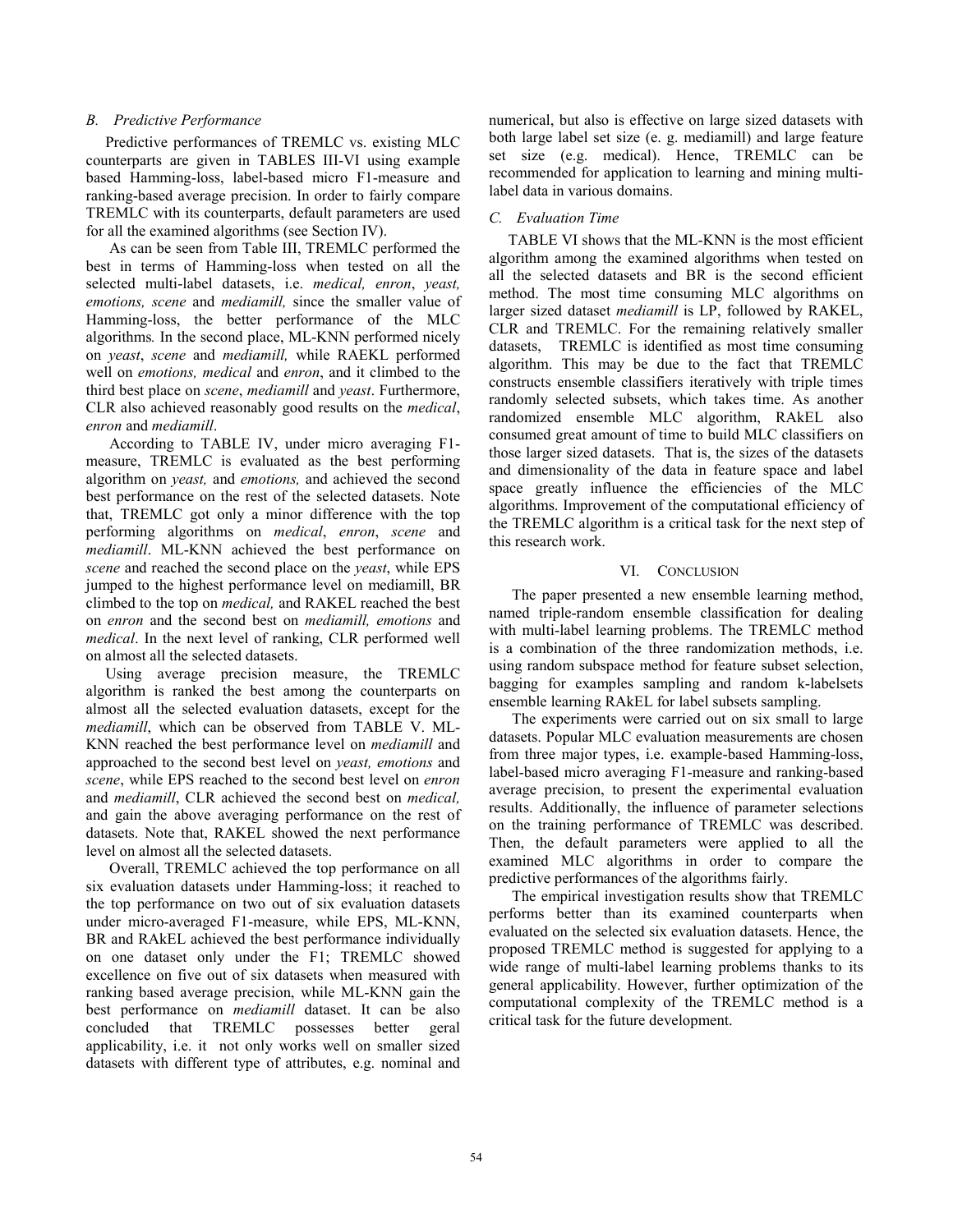#### **REFERENCES**

- [1] M. R. Boutell, J. Luo, X. Shen, and C. M. Brown, "Learning multilabel scene classification", Pattern Recognition, vol.37, no.9, 2004, pp.1757 – 1771.
- [2] R. E. Schapire and Yoram Singer, "BoosTexter: A boosting-based system for text categorization", Machine Learning, vol.39, no.2/3, 2000, pp.135-168.
- [3] Z. H. Zhou, M. L. Zhang, "Multi-instance multi-label learning with application to scene classification", Scho"lkopf. B., Platt. J. C., Hoffman. T., eds. NIPS 2006, MIT Press, pp. 1609 – 1616.
- [4] G. Tsoumakas, I. Katakis, "Multi label classification: An overview", International J. of Data Warehousing and Mining, David Taniar Ed., Idea Group Publishing, vol.3, no.3, 2007, pp. 1-13.
- [5] G. Tsoumakas, I. Katakis, I. Vlahavas, "Mining multi-label data", Data Mining and Knowledge Discovery Handbook, O. Maimon, L. Rokach (Ed.), Springer, 2nd edition, 2010.
- [6] W. Chen, J. Yan, B. Ahang, Z. Chen, and Q. Yang, "Document transformation for multi-label feature selection in text categorization", Proc. of Seventh IEEE International Conf. on Data Mining, 2007, pp. 451- 456.
- [7] A. Esuli, T. Fagni, F. Sebastiani, "Boosting multi-label hierarchical text categorization", J. of Information Retrieval, vol.11, 2008, pp. 287–313.
- [8] J. Read, "A pruned problem transformation method for multi-label classification", Proc. of the 2008 New Zealand Computer Science Research Student Conference (NZCSRS 2008), pp 143-150.
- [9] J. Read, B. Pfahringer, G. Holmes, "Multi-label classification using ensembles of pruned sets", 2008 Eighth IEEE International Conf. on Data Mining (ICDM '08), Dec. 2008, pp.995 – 1000.
- [10] A. Elisseeff and J. Weston, "A Kernel method for multi-labeled classification", T. G. Dietterich, S. Becker, Z. Ghahramani Eds. Advances in Neural Information Processing Systems 14, MIT Press, Cambridge, MA, 2002, pp.681-687.
- [11] K. Brinker, E. Hullermeier, "Case-based multi-label ranking", Proc. of the 20<sup>th</sup> International Conf. on Artificial Intelligence (IJCAI '07), Hyderabad, India, 2007, pp. 702–707.
- [12] K. Trohidis, G. Tsoumakas, G. Kalliris, I. Vlahavas. "Multilabel Classification of Music into Emotions", Proc. of 9th International Conf. on Music Information Retrieval (ISMIR 2008), pp. 325-330, Philadelphia, PA, USA, 2008.
- [13] J. Fu"rnkranz, E. H"ullermeier, E. L. Mencia and K. Brinker, "Multilabel classification via calibrated label ranking", J. of Machine Learning. vol. 73, 2008, pp. 133-153.
- [14] F. Kang, R. Jin and R. Sukthankar, "Correlated label propagation with application to multi-label learning", Proc. of the 2006 IEEE Computer Society Conf. on Computer Vision and Pattern Recognition (CVPR'06), pp.1719 -1726.
- [15] M. Wang, X. Zhou and T.-S. Chua, "Automatic image annotation via local multi-label classification", Proc. of the 2008 International Conf. on Content-based Image and Video Retrieval, Canada, pp.75-84.
- [16] G. Nasierding, G. Tsoumakas and A. Z. Kouzani, "Clustering based multi-label classification for image annotation and retrieval", Proc. of 2009 IEEE International Conf. on Systems, Man, and Cybernetics (SMC 09), Texas, USA, October 2009, pp. 4627-4632.
- [17] A. Dimou, G. Tsoumakas, V. Mezaris, I. Kompatsiaris, I. Vlahavas, "An empirical study of multi-label learning methods for video annotation", 7th International Workshop on Content-Based Multimedia Indexing, IEEE, Chania, Crete, 2009.
- [18] G. Tsoumakas, I. Katakis, I. Vlahavas, "Random k-Labelsets for multi-label classification", IEEE Transactions on Knowledge and Data Engineering, IEEE, 2010.
- [19] T. K. Ho, "The random subspace method for constructing decision forests", IEEE Transactions on Pattern Analysis and Machine Intelligence, vol. 20, no.8, 1998, pp.832-844.
- [20] R. Bryll, R. Gutierrez-Osuna, F. Quek, "Attribute bagging: improving accuracy of classifier ensembles by using random feature subsets", Pattern Recognition, vol.36, no.6, 2003, pp.1291- 1302.
- [21] J. DePasquale, R. Polikar "Random feature subset selection for ensemble based classification of data with missing features", Lecture Notes in Computer Science, vol. 4472, M. Haindl and F. Roli, Eds. Berlin: Springer-Verlag, 2007, pp.251-260.
- [22] L. Breiman, (1996a), "Bagging predictors", Machine Learning, vol. 24, no. 2, pp. 123-140.
- [23] R. Polikar, "Bootstrap-inspired techniques in computational Intelligence", Signal Processing Magazine, IEEE, July 2007, vol. 24, Issue 4, pp. 59-72.
- [24] L. Breiman, "Random Forests", Machine Learning, vol.45, no.1, 2001, pp. 5–32.
- [25] P. Panov and S. Džeroski, "Combining bagging and random subspaces to create better ensembles", Lecture Notes in Computer Science, vol.4723, 2007, Advances in Intelligent Data Analysis VII, Springer Berlin, pp. 118-129.
- [26] Y. Freund and R. E. Schapire, "Experiments with a new boosting algorithm", Proc. of the Thirteenth International Conf. on Machine Learning, 1996, pp. 148-156.
- [27] R. Yan, J. Tesic, and J. R. Smith, "Model-shared subspace boosting for multi-label classification", Proc. of Knowledge Discovery and Data Mining , 2007 (KDD'07), California, USA, pp. 834-843.
- [28] S. Ji, Li. Tang, S. Yu, and J. Ye, "Extracting shared subspace for multi-label classification", Proc. of the 14th SIGKDD Int'l Conf. on Knowledge Discovery and Data Mining, 2008, Las Vegas, USA.
- [29] G. Nasierding, B. Duc, S. L. A. Lee, A. Z. Kouzani, "Dual-random ensemble method for multi-label classification of biological data' Proc. of IEEE International Symposium on Bioelectronics and Bioinformatics, Dec. 2009, Melbourne, Australia, pp. 49-52.
- [30] G. Tsoumakas, I. Katakis, I. Vlahavas, "Effective and efficient multilabel classification in domains with large number of labels", Proc. of ECML/PKDD 2008 Workshop on Mining Multidimensional Data (MMD'08), Antwerp, Belgium, 2008.
- [31] M. L. Zhang, Z. H. Zhou, "ML KNN: A lazy learning approach to multi-label learning", Pattern Recognition, vol.40, no.7, 2007, pp.2038–2048.
- [32] E. Spyromitros, G. Tsoumakas, I. Vlahavas, "An empirical study of lazy multilabel classification algorithms", Proc. of 5th Hellenic Conf. on Artificial Intelligence, Syros, Greece, 2008, Springer, pp. 401-406.
- [33] M. L. Zhang, Z. H. Zhou, "Multi-label neural networks with applications to functional genomics and text categorization", IEEE Transaction on Knowledge and Data Engineering, vol.18, no.10, 2006, pp.1338–1351.
- [34] F. D. Comite, R. Gileron, M. Tommasi, "Learning multi-label alternating decision tree from texts and data". Proc. of the 3rd International Conf. on Machine Learning and Data Mining in Pattern Recognition (MLDM 2003), Leipzig, Germany, July 2003, pp. 35–49.
- [35] N. Ghamrawi and A. McCallum, "Collective multi-label classification", Proc. of the 14<sup>th</sup> ACM International Conf. on Information and Knowledge Management, 2005, pp. 195-200.
- [36] J. R. Quinlan. C4.5: Programs for Machine Learning. San Mateo, CA; Morgan Kaufmann, 1993.
- [37] Computational medical center:Medical NLP challenge. URL: http://www.computationalmedicine.org/chllenge/index.php.
- [38] UC Berkeley enron email analysis project. URL: http://bailando.sims.berkeley.edu/enron\_email.html.
- [39] C.G.M. Snoek, M. Worring, J.C. van Gemert, J.-M. Geusebroek, and A.W.M. Smeulders, "The challenge problem for automated detection of 101 semantic concepts in multimedia", Proc. of ACM Multimedia, Santa Barbara, USA, October 2006, pp. 421-430.
- [40] I. H. Witten and E. Frank, Data Mining: Practical machine learning tools and techniques, Morgan Kaufmann, 2005.